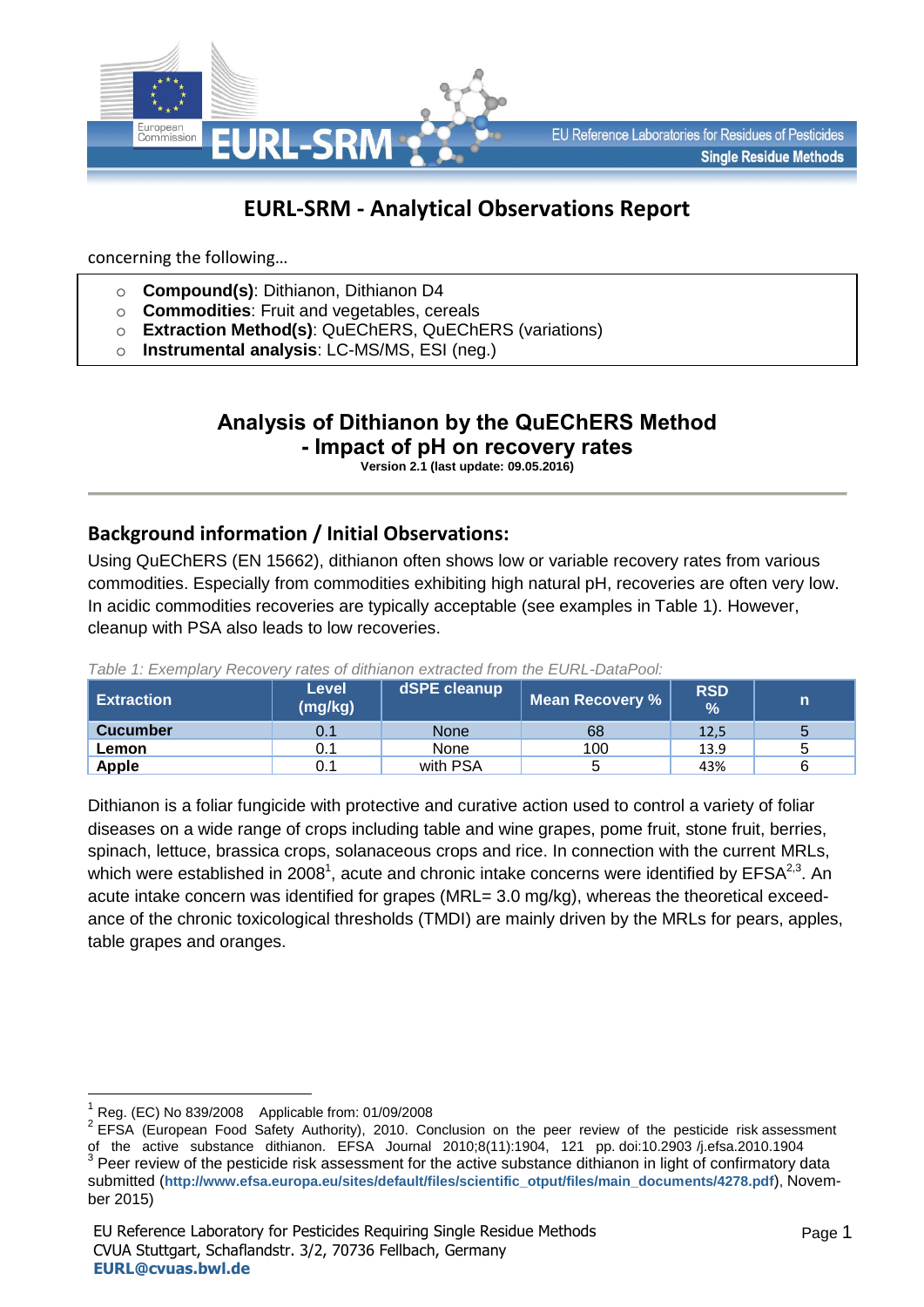

EU Reference Laboratories for Residues of Pesticides **Single Residue Methods** 

### **Compound details**

| DITHIANON (CAS: 3347-22-6), IUPAC: 5,10-dihydro-5,10-dioxonaphtho[2,3-b]-1,4-dithiine-2,3-dicarbonitrile |                                                                                                            |                                       |                                                                             |  |  |  |  |  |  |
|----------------------------------------------------------------------------------------------------------|------------------------------------------------------------------------------------------------------------|---------------------------------------|-----------------------------------------------------------------------------|--|--|--|--|--|--|
| <b>Parameter</b>                                                                                         | Value                                                                                                      | <b>Notes</b>                          |                                                                             |  |  |  |  |  |  |
| <b>Molecular Mass</b>                                                                                    | 296.3 g/mol                                                                                                |                                       |                                                                             |  |  |  |  |  |  |
| Pka                                                                                                      | No dissociation in water [4]                                                                               |                                       |                                                                             |  |  |  |  |  |  |
| LogPow                                                                                                   | 3,2                                                                                                        | (20°C; pH 2), pH independent          |                                                                             |  |  |  |  |  |  |
| <b>Water solubility</b>                                                                                  | $0.31$ mg/L                                                                                                | $(20^{\circ}C; pH 4)$ [4]             |                                                                             |  |  |  |  |  |  |
| <b>Stability</b>                                                                                         |                                                                                                            |                                       | Decomposed by alkaline media, concentrated acids, and prolonged heating [1] |  |  |  |  |  |  |
| <b>Hydrolysis rates in</b>                                                                               | 12 days                                                                                                    | 20°C; pH 5                            |                                                                             |  |  |  |  |  |  |
| water (DT50)<br>According to EFSA Peer<br>Review report <sup>4</sup>                                     | $0.6$ days                                                                                                 | 20°C; pH 7                            |                                                                             |  |  |  |  |  |  |
|                                                                                                          | 8 min.                                                                                                     | 20°C; pH 9                            |                                                                             |  |  |  |  |  |  |
|                                                                                                          | $11.6$ days                                                                                                | 50°C; pH 4                            | Hydrolysis products reported                                                |  |  |  |  |  |  |
| <b>Hydrolysis rates in</b>                                                                               | 6.3 days                                                                                                   | 30°C; pH 7                            | Phthalic acid, Phthaldialdehyde, 1,2-benzenedimethanol                      |  |  |  |  |  |  |
| water (DT50)                                                                                             | 1.5 hours                                                                                                  | 40°C; pH 7                            |                                                                             |  |  |  |  |  |  |
| According to BASF report <sup>5</sup>                                                                    | 0.12 hours                                                                                                 | 25°C; pH 9                            |                                                                             |  |  |  |  |  |  |
|                                                                                                          | stable                                                                                                     | pH 1.2                                |                                                                             |  |  |  |  |  |  |
| <b>Residue definition EU</b>                                                                             | Dithianon [2]                                                                                              |                                       |                                                                             |  |  |  |  |  |  |
| Approved in                                                                                              | AT, BE, BG, CY, CZ, DE, DK, EE, EL, ES, FI, FR, HR, HU, IE, IT, LT, LU, LV, NL, PL, PT, RO, SE, SI, SK, UK |                                       |                                                                             |  |  |  |  |  |  |
| <b>ADI / ARfD</b>                                                                                        |                                                                                                            | 0.01 mg/kg bw/day / 0.12 mg/kg bw [4] |                                                                             |  |  |  |  |  |  |

# **Materials<sup>6</sup> :**

- Dithianon (purity 99.9%) from Riedel-de-Haen,
- Dithianon D4 (99.1 atom %) was purchased from HPC Standards GmbH / Germany;
- Nicarbazin containing N,N′-bis(4-Nitrophenyl)urea (BNPU) was purchased from Sigma-Aldrich
- Sulfuric acid (>95%) was purchased from Fluka
- Formic acid (>96%) was purchased from Sigma-Aldrich
- Acetic acid (>99%) was purchased from Sigma-Aldrich
- Stock solutions of native dithianon and ILIS at 1 mg/ml was prepared by dissolving 15mg of the compound in 1 mL acetone and filling it up to 15 mL with acetonitrile containing 0.4 % acetic acid  $(v/v)$
- Working solutions were prepared by appropriately diluting stock solutions with acetonitrile containing 0.4% acetic acid (v/v)
- All other materials and chemicals used as listed in EN 15662

<sup>1</sup> <sup>4</sup> EFSA Peer Review report: **<http://www.efsa.europa.eu/en/scdocs/doc/1904.pdf>**

<sup>5</sup> **[http://www.bvl.bund.de/SharedDocs/Downloads/04\\_Pflanzenschutzmittel/01\\_zulassungsberichte/006459-00-](http://www.bvl.bund.de/SharedDocs/Downloads/04_Pflanzenschutzmittel/01_zulassungsberichte/006459-00-00.pdf?__blob=publicationFile&v=2)**

**[<sup>00.</sup>pdf?\\_\\_blob=publicationFile&v=2](http://www.bvl.bund.de/SharedDocs/Downloads/04_Pflanzenschutzmittel/01_zulassungsberichte/006459-00-00.pdf?__blob=publicationFile&v=2)**

<sup>6</sup> **Disclaimer**: Names of companies are given for the convenience of the reader and do not indicate any preference by the EURL-SRM towards these companies and their products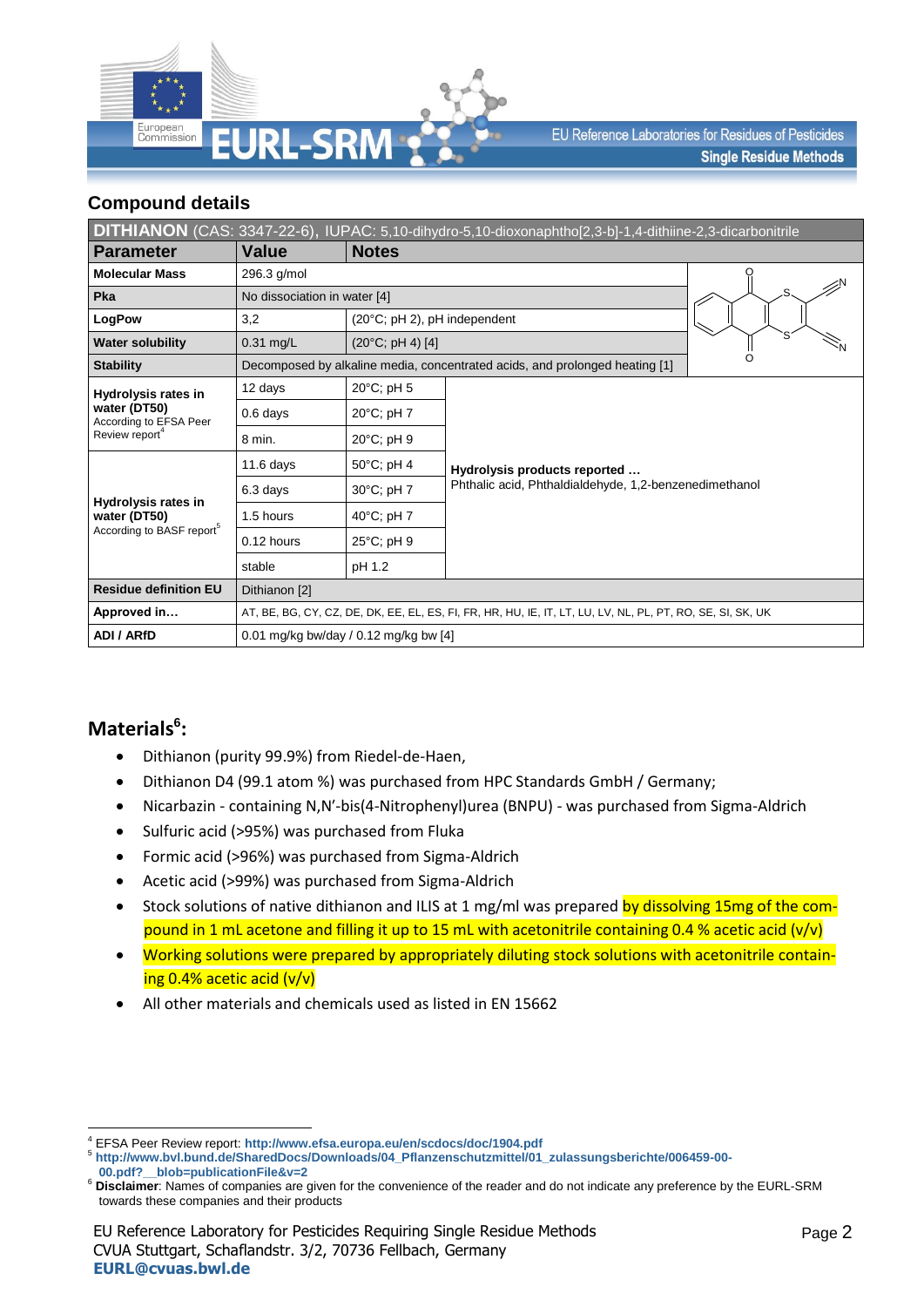

### **Measurement conditions**

Measurement was conducted by LC-MS/MS instrument (ESI-negative mode). Details are given in Table 2 and Table 3

#### *Table 2: Instrumentation details*

| LC.                      | <b>Waters Acquity</b>                                                                   |                                        |    |     |  |  |  |  |  |
|--------------------------|-----------------------------------------------------------------------------------------|----------------------------------------|----|-----|--|--|--|--|--|
| MS/MS                    |                                                                                         | ABSCIEX 5500, run in ESI negative mode |    |     |  |  |  |  |  |
| <b>MRMs</b>              | 296 / 264 (target); 296 / 164 (qualifier), 296 / 238 (qualifier)                        |                                        |    |     |  |  |  |  |  |
| Column                   | Acquity UPLC BEH Shield RP 18, 2.1x100 mm, 1.7 um                                       |                                        |    |     |  |  |  |  |  |
| Pre-column               | Van Guard BEH Shield RP 18; 1.7um                                                       |                                        |    |     |  |  |  |  |  |
| <b>Mobile Phase</b>      | A: 0.01% acetic acid in water + 5 % ACN (use brown bottles to avoid formation of algae) |                                        |    |     |  |  |  |  |  |
|                          | B: 0.01% acetic acid in ACN                                                             |                                        |    |     |  |  |  |  |  |
| <b>Gradient</b>          | Mobile Phase B (%)<br><b>Mobile Phase A (%)</b><br>Flow(mL/min)<br><b>Time</b> (min)    |                                        |    |     |  |  |  |  |  |
|                          | $\Omega$                                                                                | 80                                     | 20 | 0.4 |  |  |  |  |  |
|                          | 70<br>30<br>0.4<br>4                                                                    |                                        |    |     |  |  |  |  |  |
|                          | 7                                                                                       | 10                                     | 90 | 0.4 |  |  |  |  |  |
|                          | 8.5                                                                                     | 10                                     | 90 | 0.4 |  |  |  |  |  |
|                          | 8.6                                                                                     | 80                                     | 20 | 0.4 |  |  |  |  |  |
|                          | 80<br>13.5<br>20<br>0.4                                                                 |                                        |    |     |  |  |  |  |  |
| Column temperature       | 40 $°C$                                                                                 |                                        |    |     |  |  |  |  |  |
| <b>Injection volume</b>  | $2 \mu L$                                                                               |                                        |    |     |  |  |  |  |  |
| <b>Internal Standard</b> | <b>BNPU, Dithianon D4</b>                                                               |                                        |    |     |  |  |  |  |  |

#### *Tab. 3: MRM Details for Dithianon (ESI-neg. mode using ABSciex API 5500 QTrap):*

| <b>Name of Transition</b>         | Rel.<br><b>Sensitivity</b> | <b>Parent</b><br>mass | <b>Daughter</b><br>mass | <b>DP</b> | <b>CE</b> | <b>CXP</b> | <b>Mode</b> |
|-----------------------------------|----------------------------|-----------------------|-------------------------|-----------|-----------|------------|-------------|
| Dithianon 296/264                 |                            | 296*                  | 264                     | $-80$     | $-30$     | -8         | ESI neg.    |
| Dithianon 296/164                 | 2                          | 296*                  | 164                     | $-80$     | $-38$     | -0         | ESI neg.    |
| Dithianon 296/238                 | 3                          | 296*                  | 238                     | $-80$     | $-24$     | $-2$       | ESI neg.    |
| <b>Internal Standard (option)</b> |                            |                       |                         |           |           |            |             |
| <b>BNPU</b>                       |                            | $301**$               | 137                     | $-25$     | $-16$     | $-7$       | ESI neg.    |
| <b>Dithianon D4</b>               |                            | $300*$                | 268                     | -80       | -30       | -1         | ESI neg.    |

\* [M•]<sup>-</sup> in the case of Dithianon and Dithianon D4 (due to the formation of a stabilized radical)<br>\*\* [M-H]<sup>-</sup> in the case of BNPU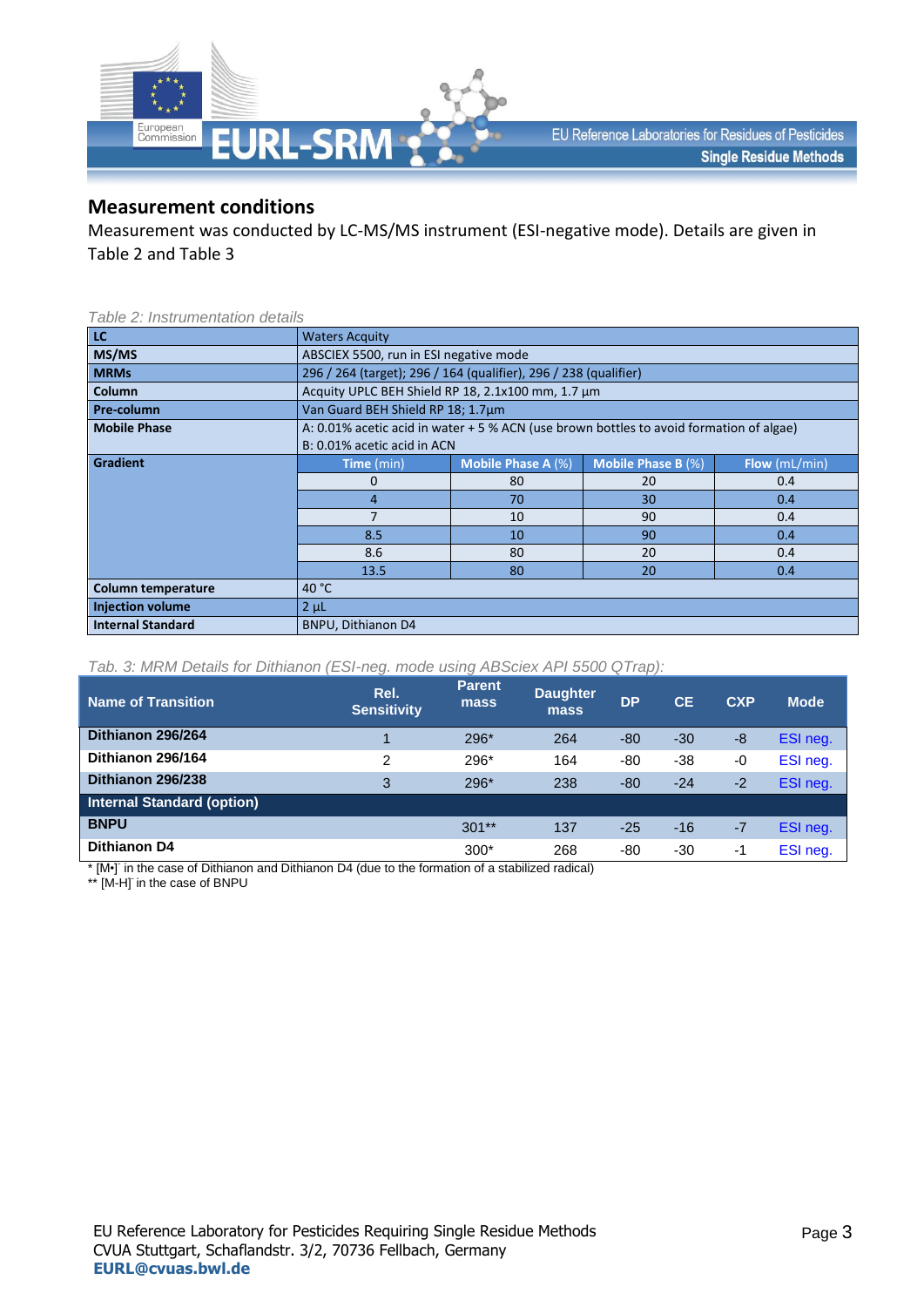

## **Experiments conducted and observations:**

In order to explore the impact of sample pH on dithianon recovery rates we have conducted recovery experiments on lettuce and blueberries using the QuEChERS procedure in 4 different versions as follows:

- 1) **QuEChERS**: EN-15662<sup>7</sup> ;
- 2) **QuEChERS + 4 % HAc**: EN-15662 modified by using 10 mL ACN containing 4 % (v/v) acetic acid for the 1<sup>st</sup> extraction step and 4g MgSO<sub>4</sub> / 1g NaCl for partitioning;
- 3) **QuEChERS + 1 % FA:** EN-15662 modified by using 10 mL ACN containing 1 % (v/v) formic acid for the 1<sup>st</sup> extraction step and 4g MgSO<sub>4</sub> / 1g NaCl for partitioning;
- 4) **QuEChERS + 1 % SA:** EN-15662 modified by using 10 mL ACN containing 1 % (v/v) H<sub>2</sub>SO<sub>4</sub> conc. for the 1<sup>st</sup> extraction step and 4g MgSO<sub>4</sub> / 1g NaCl for partitioning;

In none of the four versions d-SPE cleanup was performed. Two different internal standards were tested: BNPU**<sup>8</sup>** was used in the earlier experiments, and dithianon D4 (ILIS) was used in parallel later on.

Matrix-matched calibration standards were prepared using blank extracts prepared with the respective procedure, however without addition of an IS. The results of these experiments are shown in Table 4.

| <b>Matrix</b>      | <b>Matrix</b>      | <b>Spiking</b>                             | <b>IS</b>   |                | <b>QuEChERS</b>      |                             |                          | <b>QuEChERS</b><br>+ 4 % HAc |                          |                          | <b>QuEChERS</b><br>$+1%FA$ |                             |     | <b>QuEChERS</b><br>$+1% SA$ |                    |     |
|--------------------|--------------------|--------------------------------------------|-------------|----------------|----------------------|-----------------------------|--------------------------|------------------------------|--------------------------|--------------------------|----------------------------|-----------------------------|-----|-----------------------------|--------------------|-----|
| <b>Type</b>        |                    | Level                                      |             | $\overline{p}$ | <b>Mean</b><br>Rec.% | <b>RSD</b><br>$\frac{0}{0}$ | $\overline{p}$           | Mean<br>Rec.%                | RSD%                     | $\overline{p}$           | Mean<br>Rec.%              | <b>RSD</b><br>$\frac{0}{6}$ | 'n  | <b>Mean</b><br>Rec.%        | <b>RSD</b><br>$\%$ |     |
|                    | Lettuce            | 0.1                                        | <b>BNPU</b> | 3              | 22                   | 13.7                        | 3                        | 46                           | 12.7                     | 5                        | 76                         | 3.2                         | 5   | 90                          | 4.1                |     |
|                    | <b>Cucumber</b>    |                                            | 0.1         | <b>BNPU</b>    |                      |                             |                          | ٠                            |                          | $\overline{\phantom{a}}$ | 3                          | 66                          | 7.4 | 5                           | 84                 | 6.9 |
|                    |                    |                                            | <b>ILIS</b> |                |                      |                             |                          |                              |                          |                          | 110                        | 6.7                         |     | 103                         | 7.4                |     |
| High water         |                    | 0.1                                        | <b>BNPU</b> | 5              | $\overline{a}$       | 23.5                        | ٠                        |                              | ۰                        | 5                        | 70                         | 8.0                         | 5   | 93                          | 6.0                |     |
|                    | <b>Spinach</b>     |                                            | <b>ILIS</b> |                |                      |                             |                          |                              |                          |                          | 96                         | 5.1                         |     | 104                         | 5.1                |     |
|                    |                    | 0.1<br><b>(waiting time</b><br>ca. 10 min) | <b>BNPU</b> |                |                      |                             |                          |                              |                          | 5                        | 14                         | 17.3                        |     |                             |                    |     |
| <b>High water</b>  | <b>Blueberry 1</b> | 0.1                                        | <b>BNPU</b> | $\overline{3}$ | 61                   | 4.9                         | $\overline{3}$           | 63                           | 6.6                      | 5                        | 82                         | 10.3                        | 5   | 79                          | 9.4                |     |
| + low pH           | <b>Blueberry 2</b> | 0.01                                       | <b>BNPU</b> |                |                      | ۰                           | ٠                        | ۰                            | ٠                        | 5                        | 94                         | 3.1                         | ٠   | ٠                           |                    |     |
| <b>Rice</b><br>Dry |                    | 0.1                                        | <b>BNPU</b> | 5              | No peak              | n.d.                        | $\overline{\phantom{a}}$ | ٠                            | $\overline{\phantom{a}}$ | ٠                        | ٠                          | $\sim$                      | 5   | 85                          | 8.9                |     |
|                    |                    | 0.1<br>(waiting time<br>ca. 10 min)        | <b>BNPU</b> |                |                      |                             |                          |                              |                          | 5                        | 17                         | 15.0                        | 5   | 39                          | 3.6                |     |

*Tab. 4: Recovery data for Dithianon from various commodities:*

1

<sup>7</sup> Detailed instructions on the QuEChERS method are given in the CEN method EN 15662 (citrate buffered), see also brief description under [www.quechers.de](http://www.quechers.de/) .

<sup>8</sup> BNPU (1,3-bis(4-nitrophenyl)urea) is one of the two components of Nicarbazin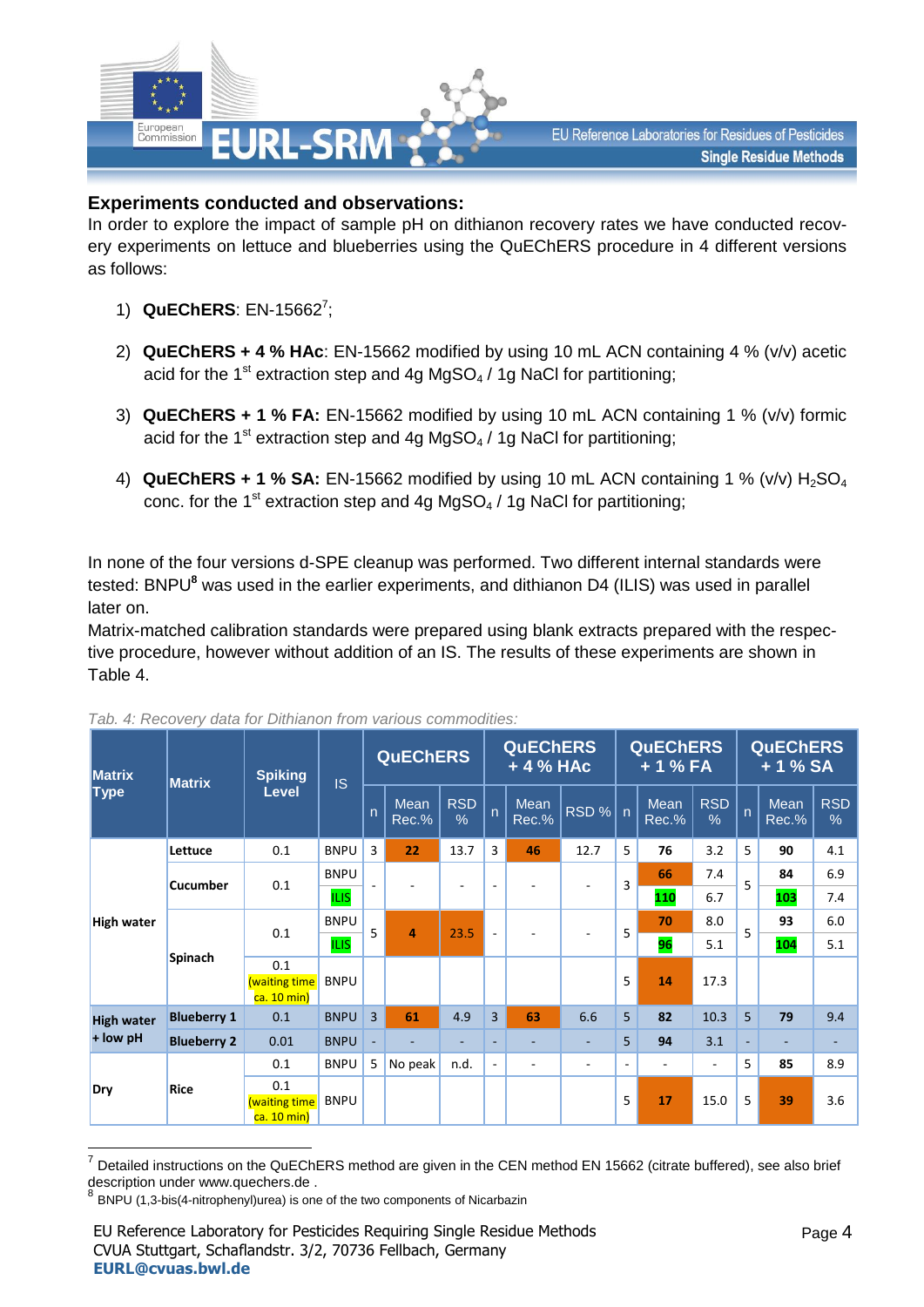

These experiments show that strong acidic conditions are needed for achieving good recoveries. Even formic acid alone does give sufficient protection. If no ILIS is used to correct for recovery losses acidification with sulfuric acid is preferred.

By using ILIS recovery correction is possible.

It was further observed that in commodities with high pH the degradation is very fast so that extraction at acidic conditions should also start immediately. Even with short waiting times of 5-10 min between spiking the blank sample portions and the start of the analysis a strong decline in the recoveries can be seen.

Given this strong recovery decline it is obvious that if ILIS is employed to correct for recoveries it should spiked to the sample portions immediately. To study these effects an experiment was conducted where the addition of the dithianon-ILIS as well as the start of the extraction was delayed by 10 min after spiking with the native dithianon standard. The results of this experiment are shown in Table 5.

|                          |             | Delay between                                      | Delay between                                 |              | <b>RSD</b>     |     |                          |                          |     |      |
|--------------------------|-------------|----------------------------------------------------|-----------------------------------------------|--------------|----------------|-----|--------------------------|--------------------------|-----|------|
| <b>Extraction Method</b> | <b>IS</b>   | spiking native<br>dithianon and<br>spiking of ILIS | spiking native<br>dithianon and<br>extraction | $\mathbf{1}$ | $\overline{2}$ | 3   | 4                        | 5                        | Avg | (%)  |
|                          | <b>ILIS</b> | No delay                                           | No delay                                      | 118          | 109            | 103 |                          |                          | 110 | 6,7  |
| QuEChERS + 1 % FA        | <b>BNPU</b> |                                                    |                                               | 67           | 70             | 60  |                          |                          | 66  | 7,4  |
| <b>QuEChERS + 1 % SA</b> | <b>ILIS</b> |                                                    | No delay                                      | 114          | 97             | 108 | 98                       | 97                       | 103 | 7,4  |
|                          | <b>BNPU</b> | No delay                                           |                                               | 93           | 79             | 85  | 83                       | 79                       | 84  | 6,9  |
|                          | <b>ILIS</b> |                                                    | ca. 10 min                                    | 115          | 100            | 94  | $\qquad \qquad -$        | $\overline{\phantom{a}}$ | 103 | 10,4 |
|                          | <b>BNPU</b> | No delay                                           |                                               | 73           | 67             | 62  | $\overline{\phantom{a}}$ | $\overline{\phantom{0}}$ | 68  | 8,1  |
|                          | <b>ILIS</b> |                                                    | ca. 10 min                                    | 57           | 57             | 54  | ۰                        |                          | 56  | 3,5  |
|                          | <b>BNPU</b> | ca. 10 min                                         | (shortly after<br>ILIS-addition)              | 51           | 49             | 50  | $\overline{\phantom{a}}$ | $\overline{\phantom{0}}$ | 50  | 2,3  |

*Tab. 5: Recovery data for Dithianon depending on the delay time between spiking and extraction under acidic conditions:*

The experiments shown in Table 5 confirm that extraction with formic acid does not always provide acceptable recoveries. They also confirm the effectiveness of the ILIS to compensate matrix effects. As can be seen a delay of just 10 minutes causes severe recovery drop that can be still effectively corrected through the use of ILIS provided that ILIS was added at the same time as dithianon D4. At a delayed addition of ILIS any losses occurred prior to the addition of the ILIS cannot be compensated. Thus if ILIS is used to match for the losses the addition of ILIS should also be done as early in the procedure as possible.

### **Impact of cleanup:**

No significant losses were observed during the dSPE cleanup step with GCB. The test was conducted on cucumber extracts obtained using two different methods a) **QuEChERS + 1 % SA** and b) **QuEChERS + 1 % FA**. 2.5 mg GCB and 150 mg MgSO<sup>4</sup> per mL cucumber extract were used in each case.